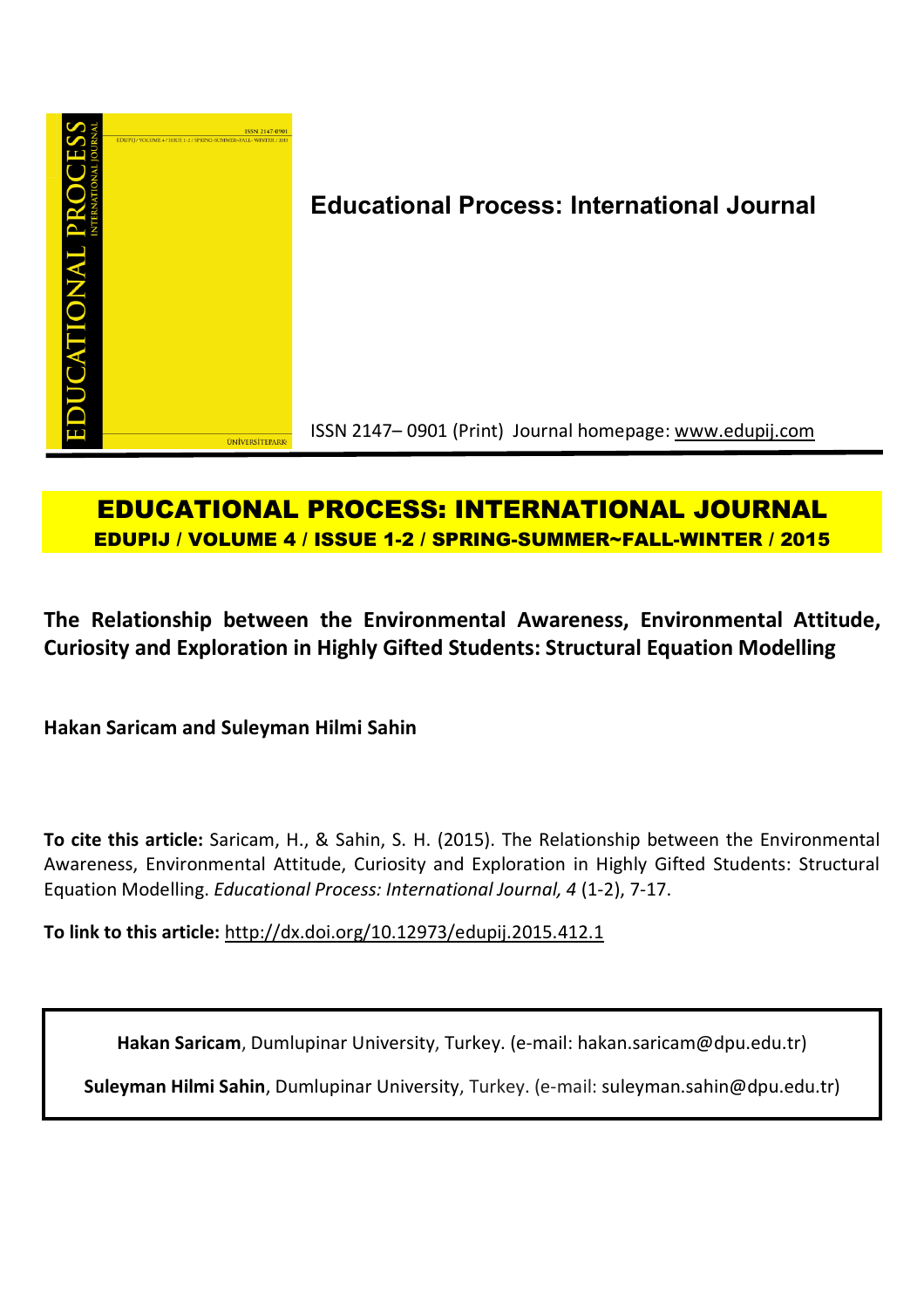### EDUPIJ / VOLUME 4 / ISSUE 1–2 / 2015 / pp. 7–17.

### **The Relationship between the Environmental Awareness, Environmental Attitude, Curiosity and Exploration in Highly Gifted Students: Structural Equation Modelling**

HAKAN SARICAM and SULEYMAN HILMI SAHIN

#### **Abstract**

The basic purpose of this study was to examine the relationships between environmental awareness, environmental attitude, curiosity and exploration in highly gifted students with structural equation modelling. The secondary aim was to compare highly gifted and non-gifted students' environmental awareness, environmental attitude, curiosity and exploration levels. Participants were 311 (154 highly gifted, 157 non-gifted) secondary school students in Turkey who volunteered to take part in this study. All of the participants were either 13 or 14 years old, with a mean age of 13.77 years. For gathering data, Environmental Awareness Scale, Environmental Attitude Scale, Curiosity and Exploration-II were used. While analyzing the data, Pearson correlation analysis, independent samples t test, and structural equation model were used. According to the findings, highly gifted students' environmental awareness, environmental attitude, curiosity and exploration scores were higher than non-gifted students'. Indices of Structural Equation Modelling (SEM) indicated that the increase in the curiosity and exploration scores of the highly gifted children increased the environmental awareness; in this case, the environmental attitudes were affected positively.

**Keywords:** curiosity and exploration, environmental awareness, environmental attitude.

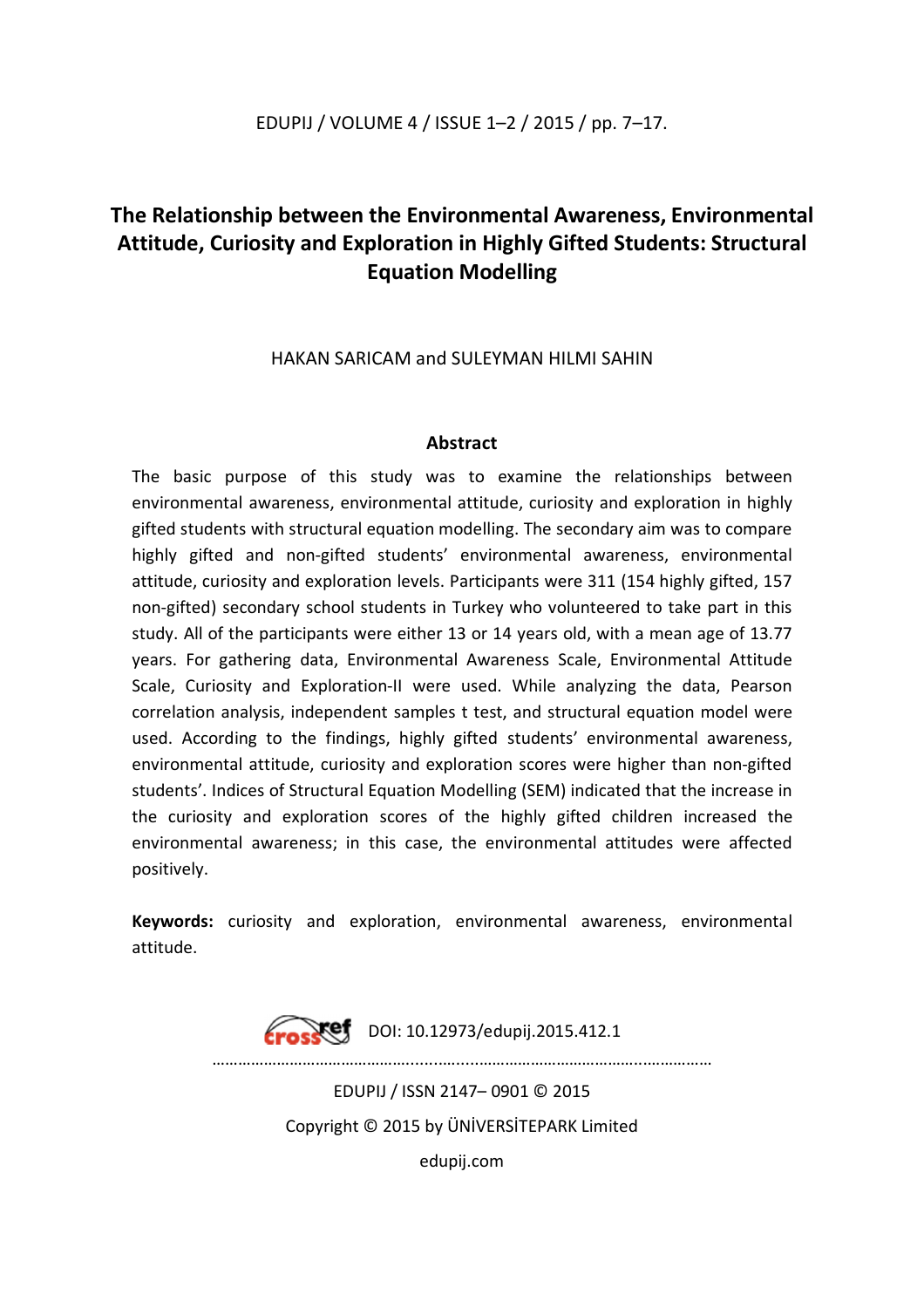#### **Introduction**

Curiosity has been a matter that has attracted the attention of researchers for many years (Berlyne, 1954; McReynolds, Acker, & Pietila, 1961). Curiosity is even one of the basic motives of the scientific, philosophical, technological and also artistic developments (Inan, 2012). Curiosity, which is generally considered as a positive trait, was defined as learning and passion by Aristotle and Cicero. Since the second half of the twentieth century, educators have admitted that curiosity is significant and motivating in the student's learning factor (Borowske, 2005). Loewenstein (1994), who conducted experiments related to curiosity in the field of psychology, stated that the reason behind curiosity cannot be answered in nature.

Curiosity is considered as the desire for experience or new information and an important premise for exploration (Litman & Silvia, 2006). Curiosity and exploration are the state of two valuable motives and emotions that exist in the nature of all living beings (Gerber, 2009; Kashdan & Fincham, 2004; Kashdan & Silvia, 2009). In the literature, it is seen that curiosity has different dimensions. These dimensions include curiosity as informative (Litman, 2005; Litman, Collins, & Spielberger, 2005; Schmitt & Lahroodi, 2008), perceptive (Collins, Litman, & Spielberger, 2004; Loewenstein, 1994), sensory (Litman, Huckins, & Russon, 2005), social (Renner, 2006) state and continuity (Spielberger & Reheiser, 2009). Curiosity indicates the intensity and frequency of situational experiences (Silvia, 2008) as an abstract and lifelong personality trait (Silvia & Kashdan, 2009). In a general sense, curiosity can be explained as "the desire for noticing, revealing and exploring the new, difficult and indefinite incidents and the potential of coping with the situation" (Kashdan & Silvia, 2009; Silvia, 2008). Individuals try to explore new things, meet new people and know new things as active participants during the adaptation to life (McReynolds et al., 1961). Exploration is a personality trait (Green & Campbell, 2000) and arises as a significant factor in the formation of the styles of a baby's attachment to its mother during its early years. Thanks to the desire for exploration, babies know about their environment and learn new things (Aspelmeier & Kerns, 2003).

"Awareness" is the direction of the attention to the flow of instant experiences, deliberately and without judgment (Gilbert, 2005). In another definition of awareness, discrimination and acceptance of subjective experiences is mentioned (Kabat-Zinn, 2003). Siegel, Germer, & Olendzki (2009), define awareness as a process where internal and external stimulus flow is monitored without judgment. Dunlap and Jones (2002) approached the concept of awareness from a different perspective, and defined it as the ability of a person to do something for his environment besides getting information about the current problems and matters that influence the nature locally and trans-locally. Accordingly, selfawareness also includes personal environmental philosophy. In other words, self-awareness and environmental awareness complement each other.

"Environmental awareness" is defined as the formation of environmental sensitivity through the conscious perception of environmental problems by the individual, and by behaving accordingly, taking precautions to protect the environment (Coertjens, Pauw, Maeyer, & Petegem, 2010). It is expected from the individuals, who are aware of the environment and worry about the effect of the environmental problems on themselves, to give importance to the environment and behave accordingly in each of their activities while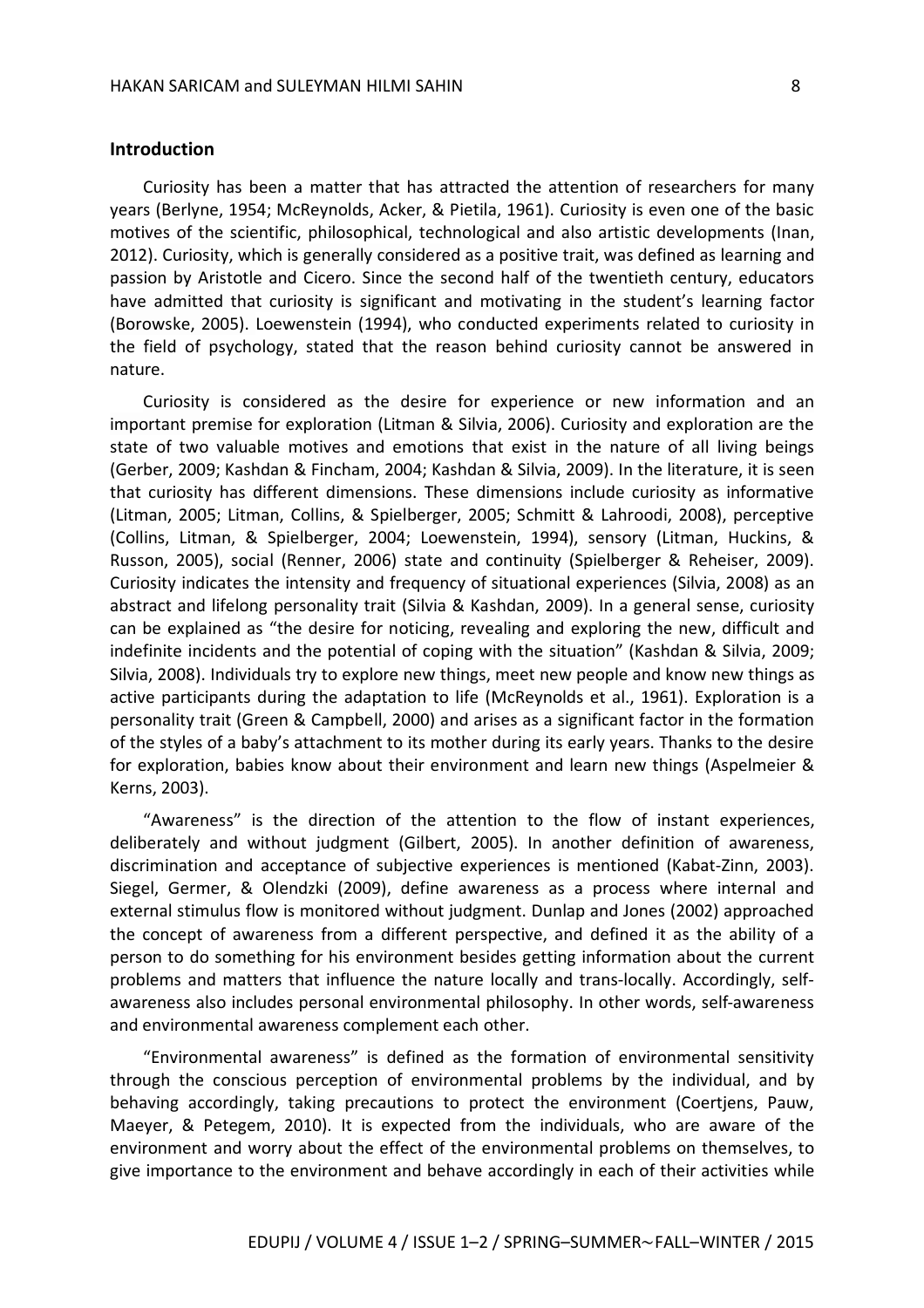living, because behaviors of the individuals against the environment result from a reflection of their environmental awareness (Gadenne, Kennedy, & McKeiver, 2009).

Attitude is formed from feelings, opinions and behaviors with regard to an object. However, these dimensions aren't independent from each other. They influence each other mutually and are influenced from each other, and consistency exists among them most of the time (Eagly & Chaiken, 1993). This attitude generally keeps the individual prone to behaving against the attitudinal object. An individual, who has a positive attitude towards an object, will be prone to behaving positively towards this object, approaching it, showing concern for it, supporting and helping it. But the individual who has a negative attitude towards an object will tend to be uninterested in this object or move away from it, criticize or even damage it (Wilson, Dunn, Kraft, & Lisle, 1989).

Attitude towards the environment is a consistent learned reaction given as approaching environment-related matters positively, not approaching them or remaining impartial to them (Flamm, 2006, 2009). According to Erten (2005), attitude towards the environment is formed from all the positive or negative behaviors and opinions of people towards the environment such as fear, anger, unease, and value judgment which result from environmental problems, and a preparedness for the solution of environmental problems. Poortinga, Steg, & Vlek (2004) assert that individuals' attributes like interest and attitude are also influential, besides their knowledge, in their behaviors towards the environment. Environmental problems must be handled on a problem by problem basis in order to enable individuals to develop positive attitudes towards the protection of the environment. Individuals can improve their ability of making a decision on the problem itself, which is a significant process in the development of this consciousness, and helps them with seeing that matter as a problem, collecting information about the matter, examining the natural environment and conducting analyses (Knamiller, 1987). It is without doubt that relying on these ideas, individuals with a negative attitude towards the environment will be insensitive to environmental problems and they will even continue to create environmental problems.

Being highly gifted is the asynchronic development that puts forth internal experiences different from the normal standards qualitatively and quantitatively and includes advanced skills (Morelock, 1992). It is accepted that highly gifted children must have a high level of talent, high creativity and high potential of duty responsibility. Being highly gifted is defined as the combination of these three traits when the individual practices these three traits for performance with a special effort (Hallahan & Kaufmann, 1991). Children, who continuously exhibit remarkable human behaviors and are regularly successful, are qualified as highly gifted (Cutts & Moseley, 2001). Highly gifted students differ from normal students in many aspects (Ginsberg & Harrison, 1977), for example, academic success (Siegle & McCoach, 2002), metacognition (Delcourt, Cornell, & Goldberg, 2007), and problem-solving skills (Betts & Neihart, 1988). Moreover, these differences are not limited to only academic and ideological fields, but are also observed in the social emotional field. For instance, highly gifted children emotionally have higher vulnerability when compared to the norm and their social emotional developments also differ (Neihart, Reis, Robinson, & Moon, 2002). Besides, a person may also develop different attitudes towards an object, thing or nature (Cetinkaya, 2013).

Nature's capability to renew itself is limited. Therefore, it is quite significant to prevent the destruction of existing ecological balances in order that humans can continue living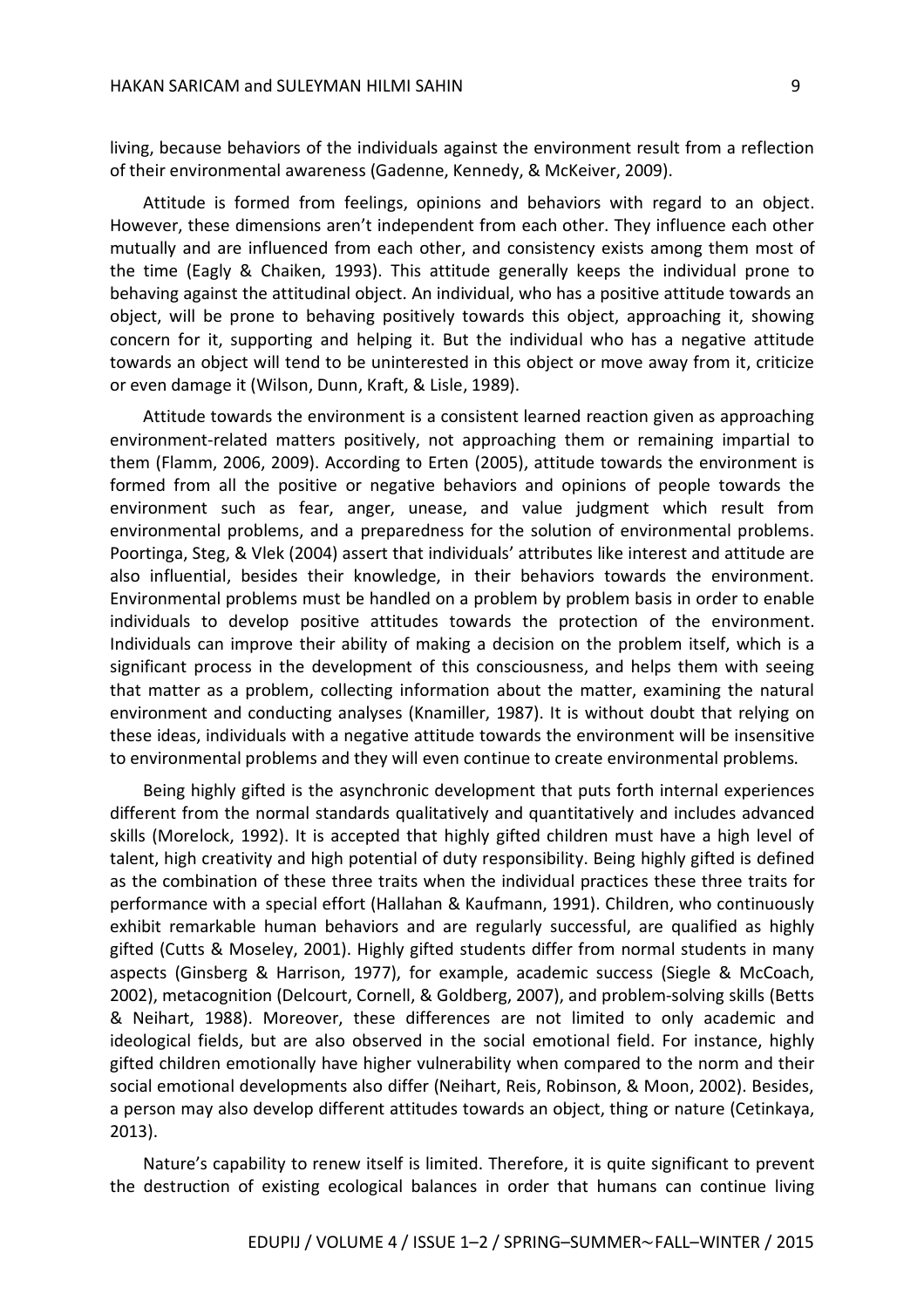(Uzun & Saglam, 2006; Yesilyurt, Gul, & Demir, 2013). This situation necessitates handling the solution of the problem and developing different strategies. It is assumed that highly gifted individuals will behave more sensitively than other people in the case of such problems, as in many problems. In order to prevent this opinion from remaining just an assumption, the environmental awareness and environmental attitude levels of highly gifted and non-gifted (normal) children will be compared in this study. Where any difference is shown, the reason will be shown based on the difference in the curiosity and exploration level. The following hypotheses have been presented in line with this aim:

- $\bullet$  H<sub>1</sub>: Environmental attitude scores of highly gifted children will be found higher than those of the normal children.
- $\bullet$  H<sub>2</sub>: Environmental awareness scores of highly gifted children will be found higher than those of the normal children.
- $H_3$ : Curiosity and exploration scores of highly gifted children will be found higher than those of the normal children.
- $\bullet$  H<sub>4</sub>: The increase in the curiosity and exploration scores of highly gifted children will increase their environmental awareness; in this case, the environmental attitudes will be affected positively. This model is shown in Figure 1.



**Figure 1.** Estimated structural equation model

#### **Methodology**

Data was obtained from 311 (154 highly gifted, 157 non-gifted) secondary school students in Turkey who volunteered to take part in this study. The participants were all aged 13 or 14, with a mean age of 13.77 years (Sd = 2.26). Males made up 55.19% (n = 85) of the highly gifted students, and females 44.81% (n = 69). 93 of the highly gifted students are in the  $8^{th}$  grade, with 61 in the 7<sup>th</sup> grade. Males made up 42.04% (n = 66) of the non-gifted students, with females accounting for 57.96% (n = 91). 102 non-gifted students are in the  $8^{\text{th}}$ grade, and 55 are in the 7<sup>th</sup> grade.

*Curiosity and Exploration Inventory-II (CEI):* Curiosity level was measured by using CEI-II as developed by Kashdan et al. (2009), and consists of ten items (e.g., "Everywhere I go, I am out looking for new things or experiences") and two dimensions. Each item was rated on a 5 point Likert-type scale (1=strongly disagree through to 5=strongly agree). Turkish adaptation of this scale was performed by Acun, Kapikiran, & Kabasakal (2013). According to confirmatory factor analysis, 10 items yielded two factors as original form and that the twodimensional model was well fit ( $\chi^2$ = 69.41, df= 34, RMSEA = .05, SRMR = .04, CFI = 98, NNFI = .97). Factor loadings ranged from .45 to .73. Cronbach alpha internal consistency coefficient was found as .81 for the whole scale, .81 for the first subscale (stretching) and .68 for the second subscale (embracing).

*Environmental Awareness Scale (EAS):* Environmental awareness levels were measured by using EAS, developed by Okur-Berberoglu and Uygun (2012). EAS consists of 18 items and this one-dimensional model was well fit ( $\chi^2$ /df=3.39, RMSEA = .08, SRMR = .05, GFI = 86, AGFI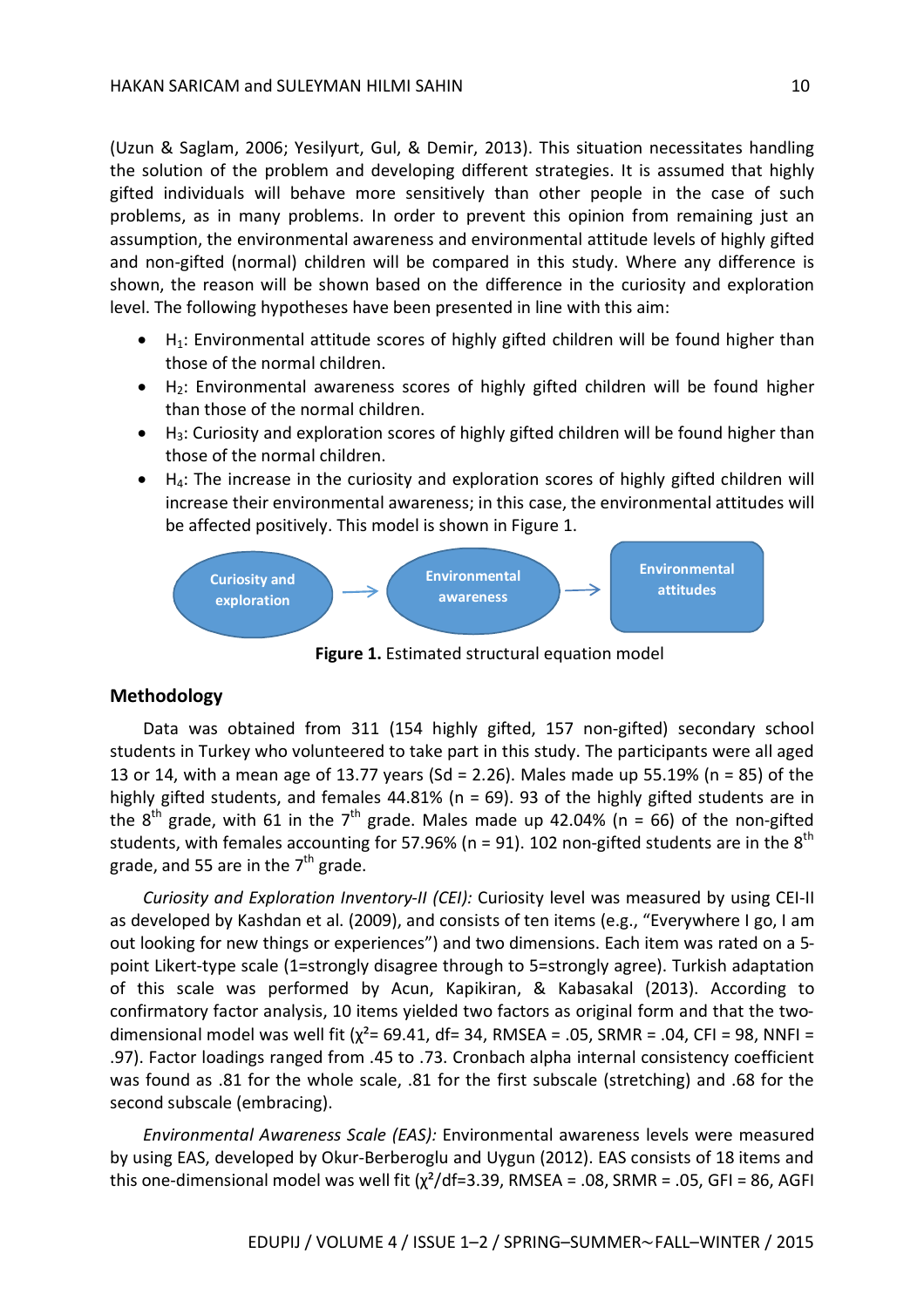= .82). Factor loadings ranged from .44 to .67. Cronbach alpha internal consistency coefficient was found to be .86 for the scale.

*Environmental Attitudes Scale EAS): Attitudes towards* environment levels were measured by using EAS, developed Okur-Berberoğlu and Uygun (2012). EAS consists of 18 items and this one-dimensional model was well fit  $(\chi^2/df=3.23, RMSEA = .08, SRMR = .07, GFI)$ = 84, AGFI = .80). Factor loadings ranged from .30 to .59. Cronbach alpha internal consistency coefficient was found to be .80 for the scale.

Highly gifted and non-gifted students who were given parental and school permission to participate received a set of surveys (paper-and-pencil) during 20 minutes of one class period. Researchers administered the self-report questionnaires to the students in the classroom environment; participants were all volunteer students, not from intact classes. The measures were counterbalanced in their administration. While analyzing the data, Pearson correlation analysis, independent samples t test, and structural equation model were used. The structural equation modeling method is a technique used within the process of testing theories and developing new models. This is true because of reasons such as its success in testing complicated models, the ability to conduct several analyses at once, suggest any new modifications for the relationship network in the examined model, facilitates examining intervention and moderation effects and takes measurement mistakes into account (Bagozzi & Fornell, 1982). In this study, structural equation modeling is employed to determine curiosity and exploration and its connection to environmental awareness and environmental attitudes in terms of acceptable cause-result variables and their indicators. To test the structural equation model, to investigate appropriate theoretical models and to enable unification of measurement errors in both the observed and latent variables, path analysis was employed in place of multiple regression analysis (Anderson & Gerbing, 1988). In the current study, environmental awareness, curiosity and exploration were latent variables, whilst environmental attitude was the observed variable.

#### **Findings**

The t test applied in order to understand whether highly gifted or non-gifted students' environmental awareness, environmental attitudes, curiosity and exploration levels showed differences, and the findings are shown in Table 1.

| <b>Variables</b>             | <b>Students</b> | N   | Mean  | Sd   | t        | Cohen's d |
|------------------------------|-----------------|-----|-------|------|----------|-----------|
| Curiosity and<br>exploration | Highly gifted   | 154 | 25.62 | 4.12 | $4.34**$ | .74       |
|                              | Non-gifted      | 157 | 23.61 | 4.03 |          |           |
| Environmental<br>awareness   | Highly gifted   | 154 | 58.37 | 9.10 |          | .29       |
|                              | Non-gifted      | 157 | 55.97 | 8.75 | $2.97**$ |           |
| Environmental<br>attitude    | Highly gifted   | 154 | 53.87 | 6.89 | $2.83**$ | .40       |
|                              | Non-gifted      | 157 | 51.01 | 7.35 |          |           |

**Table 1.** T test results about highly gifted and non-gifted students' environmental awareness, environmental attitudes, curiosity and exploration levels

 $*$  $p$  < .01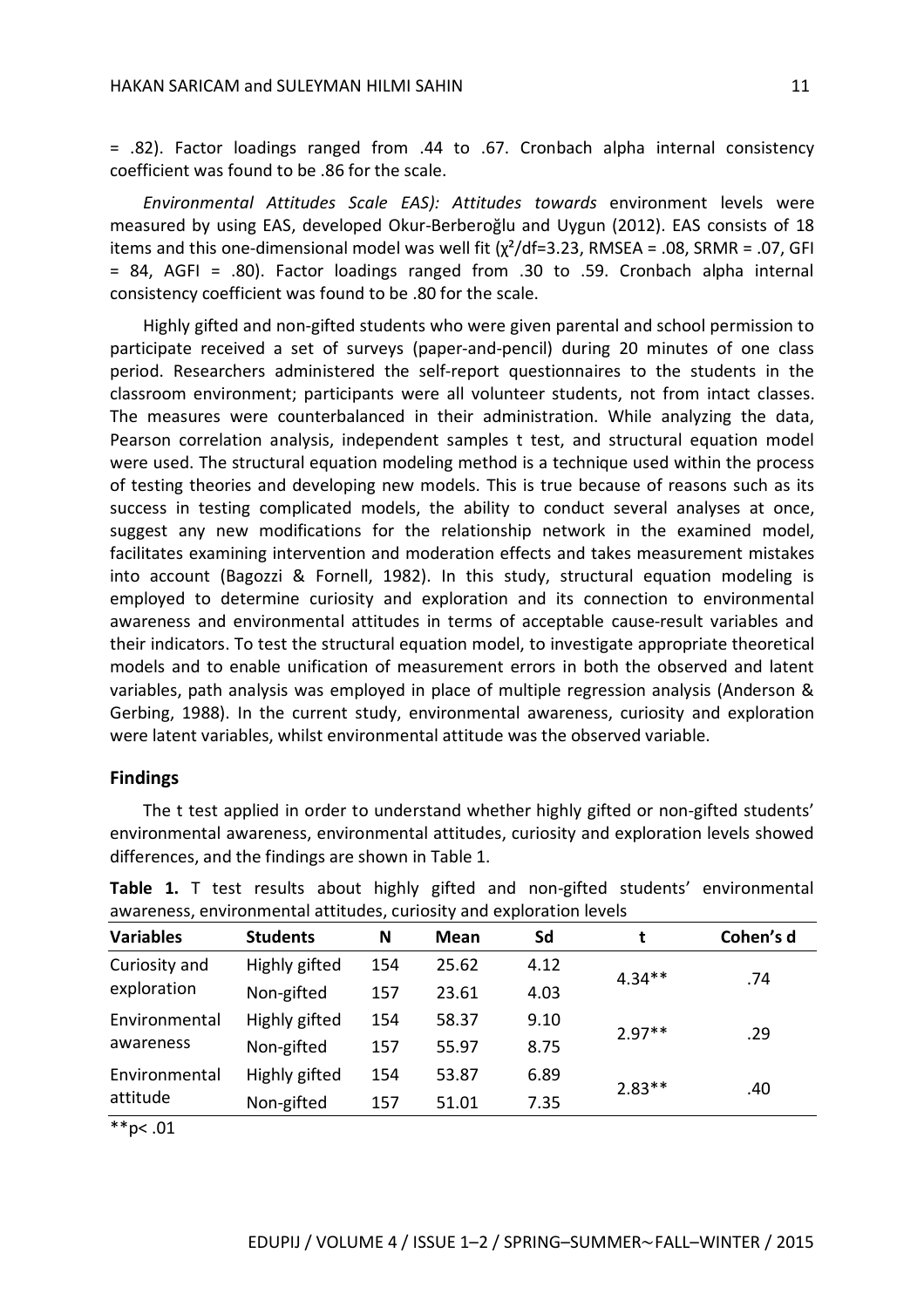As illustrated in Table 1, curiosity and exploration mean scores of highly gifted students  $(x=25.62)$  were higher than those of non-gifted students  $(x=23.61)$ , t= 4.34 p< .01 with a significance level of .01. As a matter of fact there is a good equalization because of Cohen's d (effect size) = .74. This finding shows that there is a difference statistically between highly gifted and non-gifted students' curiosity and exploration levels. In addition, environmental awareness mean scores of highly gifted students (χ=58.37) were higher than those of nongifted students ( $\chi$ =55.97), t= 2.97 p< .01 with a significance level of .01.

There is a small level of equalization because of Cohen's d (effect size) = .29. This finding shows that there is statistical difference between highly gifted and non-gifted students' environmental awareness scores. Moreover, environmental attitudes mean scores of highly gifted students ( $x=53.87$ ) were higher than those of non-gifted students ( $x=51.01$ ), t= 2.83 p< .01 with a significance level of .01. This showed a normal equalization because of Cohen's d (effect size) = .40. This finding proved a statistical difference between highly gifted and nongifted students' environmental attitudes levels.

For highly gifted students, Table 2 shows the inter-correlations of the variables, mean, standard deviation, and internal consistency coefficients of the variables used.

| <b>Table 2.</b> Descriptive statistics, alphas, and inter correlations of the variables |                  |       |       |  |
|-----------------------------------------------------------------------------------------|------------------|-------|-------|--|
| <b>Variables</b>                                                                        |                  |       |       |  |
| 1. Curiosity and exploration                                                            | 1                |       |       |  |
| 2. Environmental awareness                                                              | .50 <sup>°</sup> |       |       |  |
| 3. Environmental attitudes                                                              | $.46$ **         | .74   |       |  |
| Mean                                                                                    | 25.62            | 58.37 | 53.87 |  |
| Standard deviation                                                                      | 4.12             | 9.10  | 6.89  |  |
| Alpha                                                                                   | .86              | .88   | .87   |  |
| $*$ <sub>p</sub> $< 01$                                                                 |                  |       |       |  |

**Table 2.** Descriptive statistics, alphas, and inter correlations of the variables

When Table 2 is examined, it is seen that there are significant correlations between environmental attitudes, environmental awareness, curiosity and exploration. Environmental attitudes (*r*=.46, p<.01), environmental awareness (*r*=.50, p<.01) were related positively to curiosity and exploration. Moreover, environmental awareness was associated with environmental attitudes (*r*=.74, p<.01).

During configuration of the structural equation model to explain highly gifted student's environmental attitudes, two variables, namely environmental awareness, and curiosity and exploration were examined. This model was developed based on observed variables comprised of all items and latent variables comprised of environmental awareness, and curiosity and exploration. For showing the goodness-of-fit of the model's suitability, GFI, SRMR, RMSEA, CFI, AGFI, NFI and the  $\chi^2$ /df were used. Table 3 indicates the model's goodness-of-fit values (Byrne, 2006).

| Table 3. Goodness-of-fit values |                      |                      |  |  |  |
|---------------------------------|----------------------|----------------------|--|--|--|
| <b>Fit indexes</b>              | <b>Perfect fit</b>   | <b>Model results</b> |  |  |  |
| $x^2$ /df                       | $\chi^2$ /df<3       | 1.90                 |  |  |  |
| <b>RMSEA</b>                    | $0 <$ RMSEA $< 0.05$ | 0.044                |  |  |  |
| <b>SRMR</b>                     | SRMR < 0.05          | 0.046                |  |  |  |
| AGFI                            | 0.90 < AGFI < 1      | .91                  |  |  |  |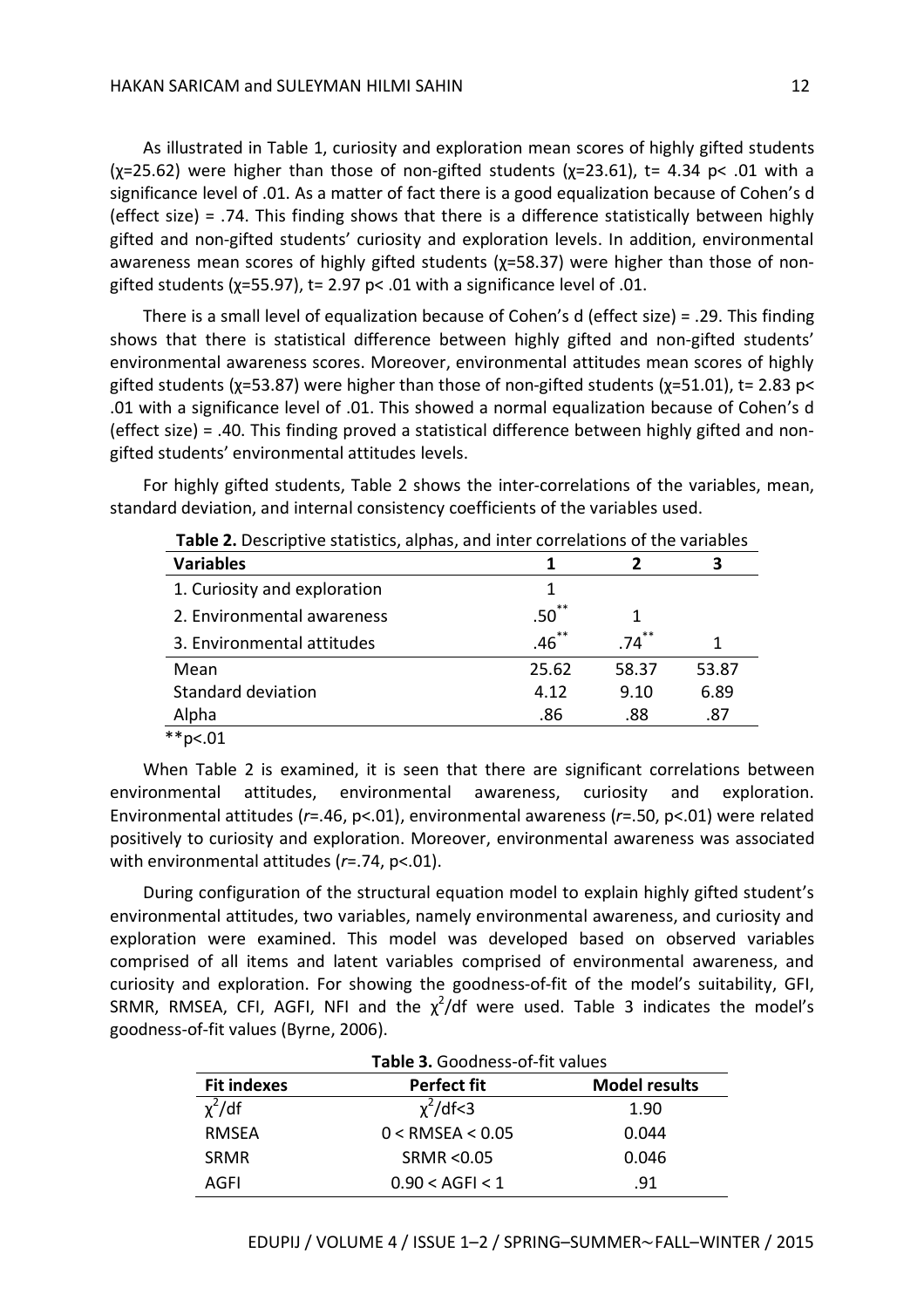| <b>Fit indexes</b> | Perfect fit          | <b>Model results</b> |
|--------------------|----------------------|----------------------|
| CFI                | 0.95 < AGFI < 1      | .95                  |
| GFI                | $0.95 < A$ GFI $< 1$ | .96                  |
| NFI                | $0.95 < A$ GFI $< 1$ | .94                  |

In Table 3, all of the indexes, except for  $\chi^2$ /df<2, AGFI, GFI, show perfect compatibility, which means that the measurement model displayed a good level of compatibility. Path coefficients are shown in Figure 2.



**Figure 2.** The result of environmental attitudes model (standardized coefficients)

Figure 2 demonstrates that all the coefficients between variables are deemed significant. Curiosity and exploration have significant effect on environmental awareness. Furthermore environmental awareness has a positive significant effect on environmental attitudes.

#### **Conclusion and Discussion**

The main purpose of the research was to compare the environmental awareness, environmental attitude, and curiosity and exploration level in highly gifted and non-gifted (normal) children and to examine the relationship between these variables in highly gifted children. In line with this purpose, the first finding of the research presented that the environmental attitude scores of highly gifted children were higher than those of the nongifted children. As the second finding, the environmental awareness scores of highly gifted children were higher than those of the non-gifted children. According to Piechowski's (1997) claim, highly gifted individuals feel intense emotions against global problems. Aydin, Coskun, Kaya, & Erdonmez (2011), found in their study that environmental attitudes of highly gifted individuals were quite high. Highly gifted individuals are more intensely interested and worried about global environmental problems, as long as they are kept informed (Clark, 1997; Cullingford, 1996). Moreover, in Sontay, Gokdere, and Usta's (2014) study, highly gifted children exhibit more environmentalist behaviors than their non-gifted peers. All these findings and claims support the study findings.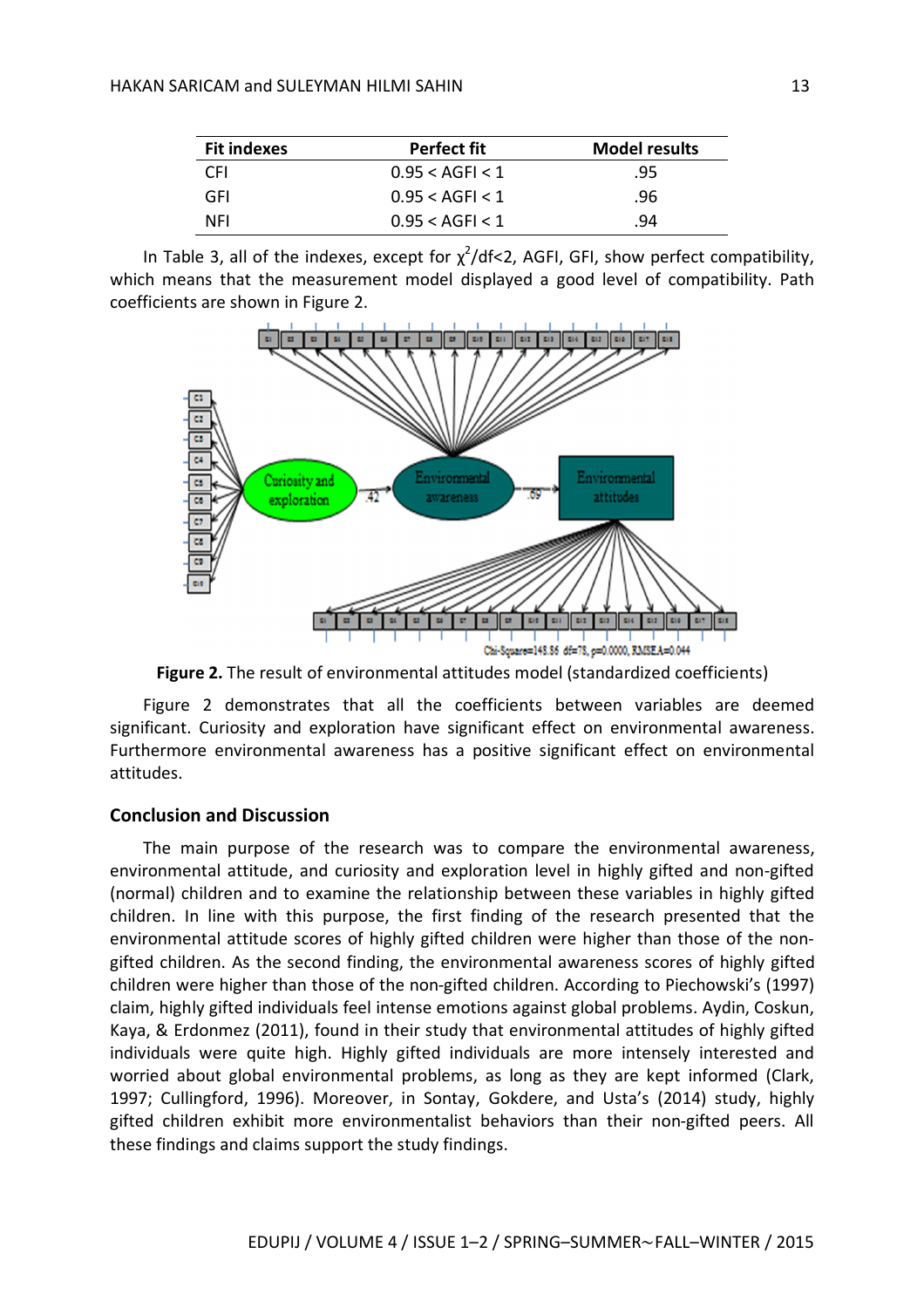Another finding of the research is that the curiosity and exploration scores of the highly gifted children were found higher than those of their non-gifted peers. Axtell (1966) found in his study that the curiosity level of the highly gifted students at early adolescence were higher than that of the normal students. And Whitmore (1980) asserted that high alertness, interest and curiosity were among the most significant traits of the highly gifted people. Similarly Henderson, Gold, & McCord (1982), discovered that imagination and curiosity levels of highly gifted students were higher than those of their normal peers. Curiosity and exploration are the key motives of the highly gifted students in creativity (Beghetto, 2011; Beghetto & Kaufman, 2007; Jang, 2009). The statements above are all parallel with the findings of this present study.

The most important finding of the research is the fact that environmental awareness level increases as the curiosity and exploration level increases in highly gifted children. They exhibit more positive environmental attitudes as their environmental awareness increases. In other words, curiosity and exploration level is one of the reasons behind the high environmental awareness and positive environmental attitude scores in highly gifted children. With regard to our examinations of the literature, no similar finding was found, which increases the originality of the study. It can be said that in light of these findings, that all the hypotheses asserted at the outset of the research were confirmed.

When the highly gifted individuals, who are quite interested in the negative changes that occur in an environment (Lovecky, 1993), receive an environment-oriented education, they may act as protective shields in making important decisions about the environment or environment-related implementations. Therefore, the curiosity and exploration level of highly gifted children can be utilized in environmental and nature-related education, and the education can thereby be made more efficient.

#### **Notes**

Corresponding author: HAKAN SARICAM

#### **References**

- Acun, N., Kapikiran, S., & Kabasakal, Z. (2013). Trait Curiosity and Exploration Inventory-II: Exploratory and confirmatory factor analysis and its reliability. *Turkish Psychological Articles, 16*(31), 86-90.
- Anderson, J. C., & Gerbing, D. W. (1988). Structural Equation Modeling in Practice: A Review and Recommended Two-Step Approach. *Psychological Bulletin, 103,* 411-423.
- Aspelmeier, J. E., & Kerns, K. A. (2003). Love and school: Attachment/ exploration dynamics in college. *Journal of Social and Personal Relationships, 20,* 5-30.
- Axtell, J. (1966). Discontinuities in the perception of curiosity in gifted preadolescents. *Gifted Child Quarterly, 10,* 78–82.
- Aydin, F., Coskun, M., Kaya, H., & Erdonmez, I. (2011). Gifted students' attitudes towards environment: A case study from turkey. *African Journal of Agricultural Research, 6*(7), 1876-1883.
- Bagozzi, R. P., & Fornell, C. (1982). Theoretical Concepts, Measurement, and Meaning. In C. Fornell (Ed.) *A Second Generation of Multivariate Analysis*, Praeger, pp. 5-23.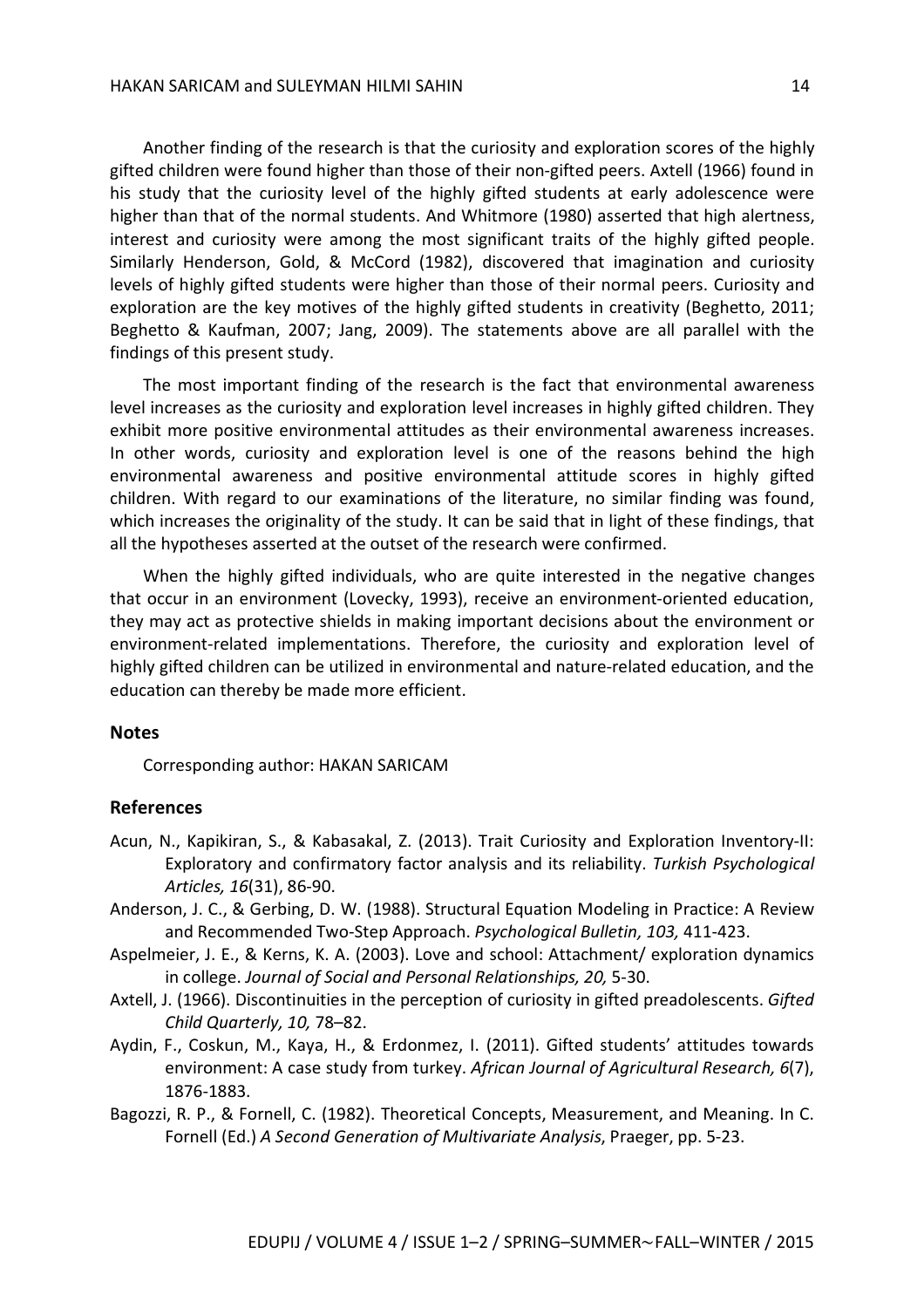- Beghetto, R. A. (2011, August). Creative mortification: An empirical exploration of profound creative suppression. Paper session presented at the 119th Annual Convention of the American Psychological Association, Washington, DC.
- Beghetto, R. A., & Kaufman, J. C. (2007). Toward a broader conception of creativity: A case for mini-c creativity. *Psychology of Aesthetics, Creativity, and the Arts, 1,* 73–79.
- Berlyne, D. E. (1954). A theory of human curiosity. *British Journal of Psychology*, *45*(3), 180- 191.
- Betts, G. T., & Neihart, M. (1988). Profiles of the Gifted and Talented. *Gifted Child Quarterly, 32,* 248-253.
- Borowske, K. (2005). *Curiosity and Motivation to Learn* April 7-10, 2005, Minneapolis, Minnesota.
- Byrne, B. M. (2006). *Structural equation modeling with EQS: Basic concepts, applications and programming*. Mahwah, NJ: Erlbaum.
- Cetinkaya, C. (2013). Sakarya science and art center nature education program. *Journal of Environmental Protection and Ecology, 14*(3A), 1317-1324.
- Clark, B. (1997). *Growing up gifted: Developing the potential of children at home and at school* (5th ed.). Upper Saddle River, New Jersey, Columbus, Ohio: Merrill.
- Coertjens, L., Pauw, J. B., Maeyer, S. D., & Petegem, P. V. (2010). Do Schools Make a Difference in Their Students' Environmental Attitudes and Awareness? Evidence From Pisa 2006. *International Journal of Science and Mathematics Education, 8*(3), 497-522.
- Collins, R. P., Litman, J. A., & Spielberger, C. D. (2004). The measurement of perceptual curiosity. *Personality and Individual Differences, 36,* 1127-1141.
- Cullingford, C. (1996). Children's attitudes to the environment. In C. Blackwell & G. I. Harris (Eds.), *Environmental issues in education* (pp. 14–17). Aldershot, VT: Ashgate.
- Cutts, N. E., & Moseley, N. (2001). *Education of gifted and talented children.* Ankara: Ozgur Publications.
- Delcourt, M. A. B., Cornell, D. G., & Goldberg, M. D. (2007). Cognitive and affective learning outcomes of gifted elementary school students. *Gifted Child Quarterly, 51*(4), 359- 381.
- Dunlap, R. E., & Jones, R. (2002). Environmental Concern: Conceptual & Measurement Issues. In Dunlap & Michelson (Eds.) *Handbook of Environmental Sociology.* London: Greenwood Press.
- Eagly, A. H., & Chaiken, S. (1993). *The psychology of attitudes*. Fort Worth, TX: Harcourt Brace Jovanovich.
- Erten, S. (2005). Investigation of preservice preschool teachers' behaviors related to environmental awareness. *Hacettepe University The Journal of Education, 28,* 91-100.
- Flamm, B. J. (2006). Environmental knowledge, environmental attitudes and vehicle ownership use. Doctor of Philosophy, University of California, Berkeley.
- Flamm, B. J. (2009). The impacts of environmental knowledge and attitudes on vehicle ownership and use. *Transportation Research Part D: Transport and Environment, 14*(4), 272-279.
- Gadenne, D. L., Kennedy, J., & McKeiver, C. (2009). An Empirical Study of Environmental Awareness and Practices in SMEs. *Journal of Business Ethics, 84*(1), 45-63.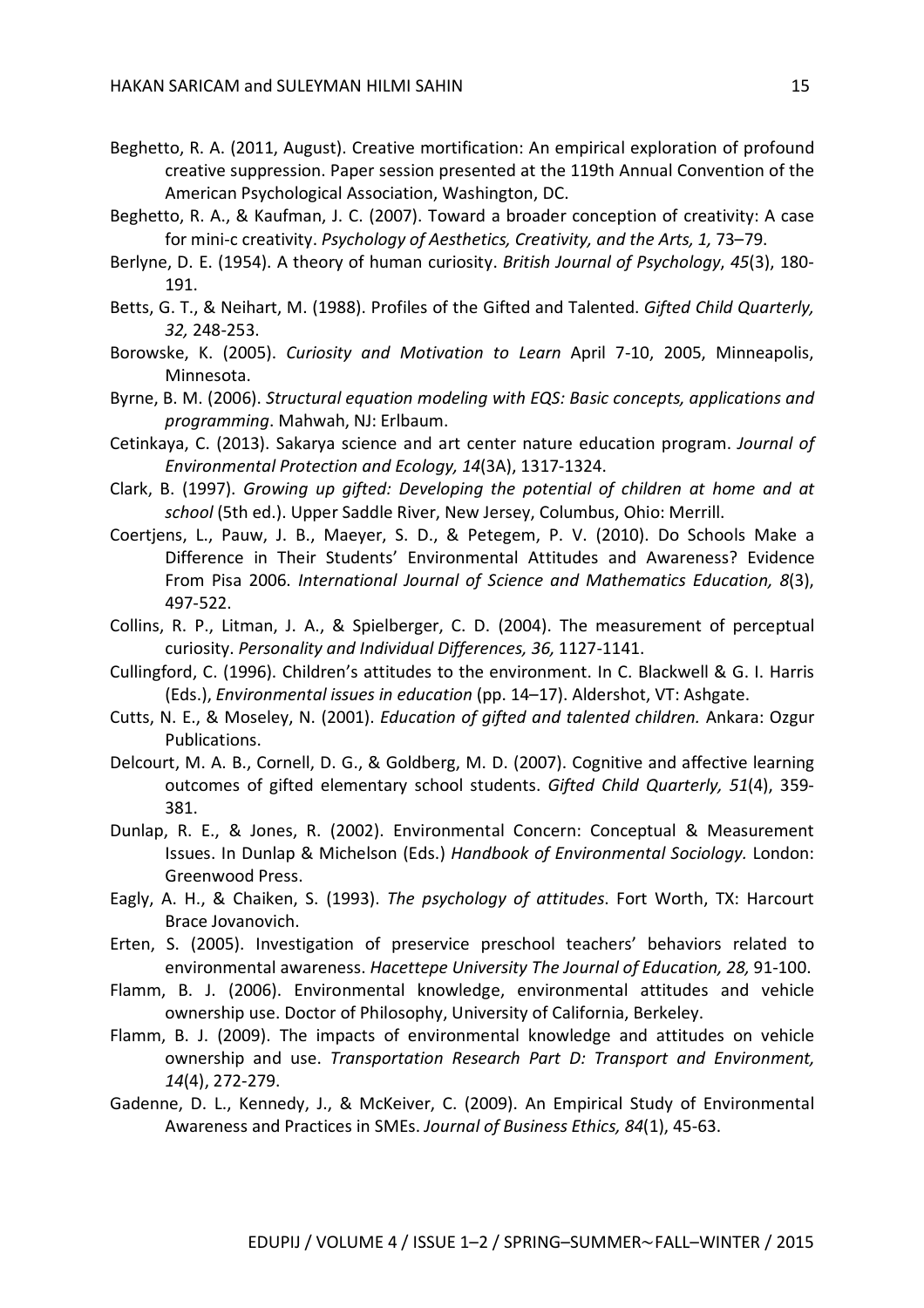- Gerber, O. (2009). Curiosity, exploration, and strategies for dealing with uncertainty amongst psychologists-in-training. *Yayınlanmamış yüksek lisans tezi*, Nelson Mandela Metropolitan University, ZA.
- Gilbert, P. (2005). *Compassion: Conceptualizations, Research and use in psychotherapy*. New York: Brunner Routge. p.245.
- Ginsberg, G., & Harrison, C. (1977). *How to help your gifted child.* New York: Monarch*.*
- Green, J. D., & Campbell, W. K. (2000). Attachment and exploration in adults: Chronic and contextual accessibility. *Personality and Social Psychology Bulletin, 26,* 452-461.
- Hallahan, D. P., & Kaufmann, J. M. (1991). *Exceptional Children: Introduction to Special Education,* Prentice Hall, Englewood Cliffs, New Jersey.
- Henderson, B. B., Gold, S. R., & McCord, M. T. (1982). Daydreaming and curiosity in gifted and average children and adolescents. *Developmental Psychology, 18*(4), 576-582.
- Inan, I. (2012). *The philosophy of curiosity.* Routledge Taylor & Francis Group, New York, London.
- Jang, S. (2009). Exploration of secondary students' creativity by integrating Web-based technology into an innovative science curriculum. *Computer and Education, 52,* 247- 255.
- Kabat-Zinn J. (2003). Mindfulness-based interventions in context: past, present, and future. *Clin Psychol Sci Pract, 10*(2), 144- 156.
- Kashdan, T. B., & Fincham, F. D. (2004). Facilitating curiosity: A social and self-regulation perspective for scientifically based interventions. P. A. Linley & S. Joseph, (Eds.), *Positive psychology in practice* (482-503). NJ: John-Wiley and Sons, Inc.)
- Kashdan, T. B., Gallagher, M. W., Silvia, P. J., Winterstein, B. P., Breen, W. E., Terhar, D.T., & Steger, M. F. (2009). The Curiosity and Exploration Inventory-II: Development, factor structure, and psychometrics. *Journal of Research in Personality, 43,* 987-998.
- Kashdan, T. B., & Silvia, P. J. (2009). Curiosity and interest: The benefits of thriving on novelty and challenge. C. R. Synder & S. J. Lopez, (Eds.), *Oxford handbook of positive psychology* (367-375). USA: Oxford University Press.
- Knamiller, G. W. (1987), Environment education in school, In Baez,A.V. ; G.W.Knamiller ; J.C.smyth (Eds.), *the Environment and Science and Technology Education* (55-77), New York: Pergamon.
- Litman, J. A. (2005). Curiosity and the pleasures of learning: Wanting and liking new information. *Cognition and Emotion, 19*(6), 793-814.
- Litman, J. A., Collins, R. P., & Spielberger, C. D. (2005). The nature and measurement of sensory curiosity. *Personality and Individual Differences, 39,* 1123-1133.
- Litman, J. A., Huckins, T. L., & Russon, R. K. (2005). Epistemic curiosity, feeling-of-knowing, and exploratory behaviour. *Cognition and Emotion, 19*(4), 559-582.
- Litman, J. A., & Silvia, P. J. (2006). The latent structure of trait curiosity: Evidence for interest and deprivation curiosity dimensions. *Journal of Personality Assessment*, *86,* 318-328.
- Loewenstein, G. (1994). The psychology of curiosity: *A review and reinterpretation. Psychological Bulletin, 116*(1), 75-98.
- Lovecky, D. V. (1993). The quest for meaning: Counseling issues with gifted children and adolescents. In L. K. Silverman (Ed.), *Counseling The Gifted and Talented* (pp. 29-47). Denver: Love Publishing Company.
- McReynolds, P., Acker, M., & Pietila, C. (1961). Relation of object curiosity to psychological adjustment in children. *Child Development*, *32*(2), 393-400.